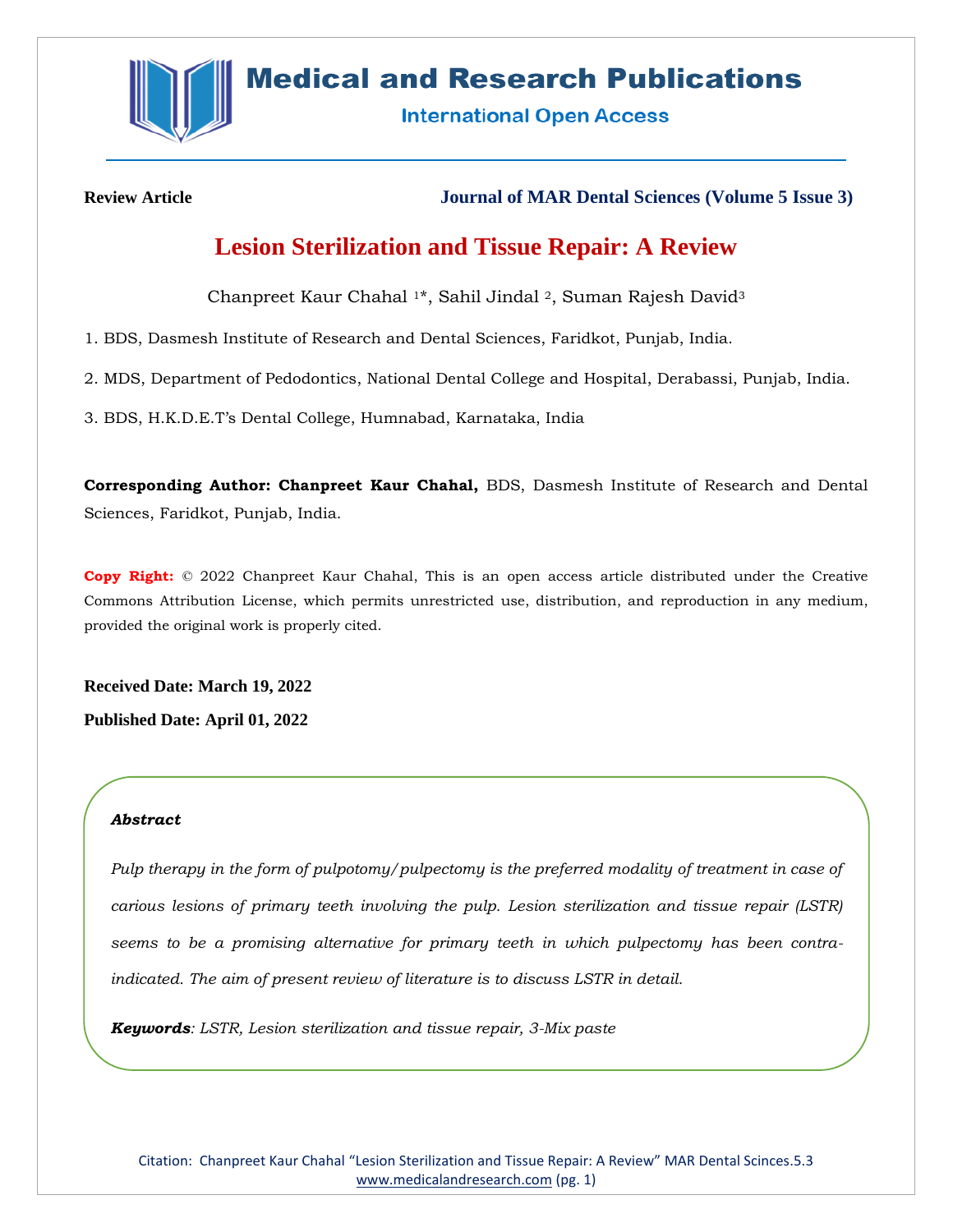## **Introduction**

One of the most precious services a pediatric dentist can provide for the pediatric patient is the treatment of pulpally involved primary teeth. (1) Pulp therapy is a method of eliminating the pulpal infection to maintain the tooth, which would otherwise be lost. (2) Early loss of primary teeth can affect the function, proper dental and skeletal form and psychological development of a child. To avoid these problems, many treatment procedures have been proposed such as indirect pulp capping, direct pulp capping, pulpotomy, and pulpectomy. In some clinical situations, pulpectomy results in compromised treatment. The reasons being anatomic complications liked curved roots, the closeness of permanent tooth buds, apparent connection between the coronal floor with the intraradicular area and difficulty in obtaining hermetic seal due to ongoing physiologic root resorption. Another challenge is behavior management of pediatric patients. (3,4,5) Inspite of these limitations, pulpectomy is still preferred over-extraction as a natural tooth act as a superior space maintainer than an appliance. (2) Obturation of primary teeth has been done using various materials. Iodoformized calcium hydroxide pastes like Metapex and Vitapex are preferred over zinc-oxide eugenol. Vitapex is a resorbable obturating material and has shown a high success rate However, Vitapex needs complete removal of the pulp tissue, has a mild antibacterial action and faster rate of resorption leading to reinfection, which questions its long-term success. (6,7)

The Cariology Research Unit of Niigata University School of Dentistry, Japan, has developed the concept of LSTR or non-instrumental endodontic treatment (NIET), in which combination of antibacterial drugs are used for disinfection of root canals and associated periapical lesions. Primary teeth often present with infected root canals, especially with periradicular tissue involvement. LSTR is a feasible treatment option, especially in teeth with poor prognosis or when conventional pulpectomy is undesirable, to preserve such teeth until their exfoliation. In LSTR, a combination of three antibiotics, i.e., ciprofloxacin, metronidazole and minocycline (3 Mix) delivered via vehicle (mixing medium) comprising of macrogol and propylene glycol (MP) together called as 'Triple antibiotic paste', is used for disinfection of root canals1. 3 Mix is found to be effective in sterilizing carious lesions, necrotic pulps and infected root dentine of primary teeth.

The basic concept of LSTR is that "does not remove or touch and leave it." It medicates and treats caries, pulpitis and root canal infection. The principle behind LSTR is repair by natural defence mechanisms of host. Sterilizing the root canals and pulp chamber by medi¬caments can decrease the bacterial load. Sterilization with medicaments will lead to 20 to 40% cleansing action and debridement. The aim of present review of literature is to discuss LSTR in detail.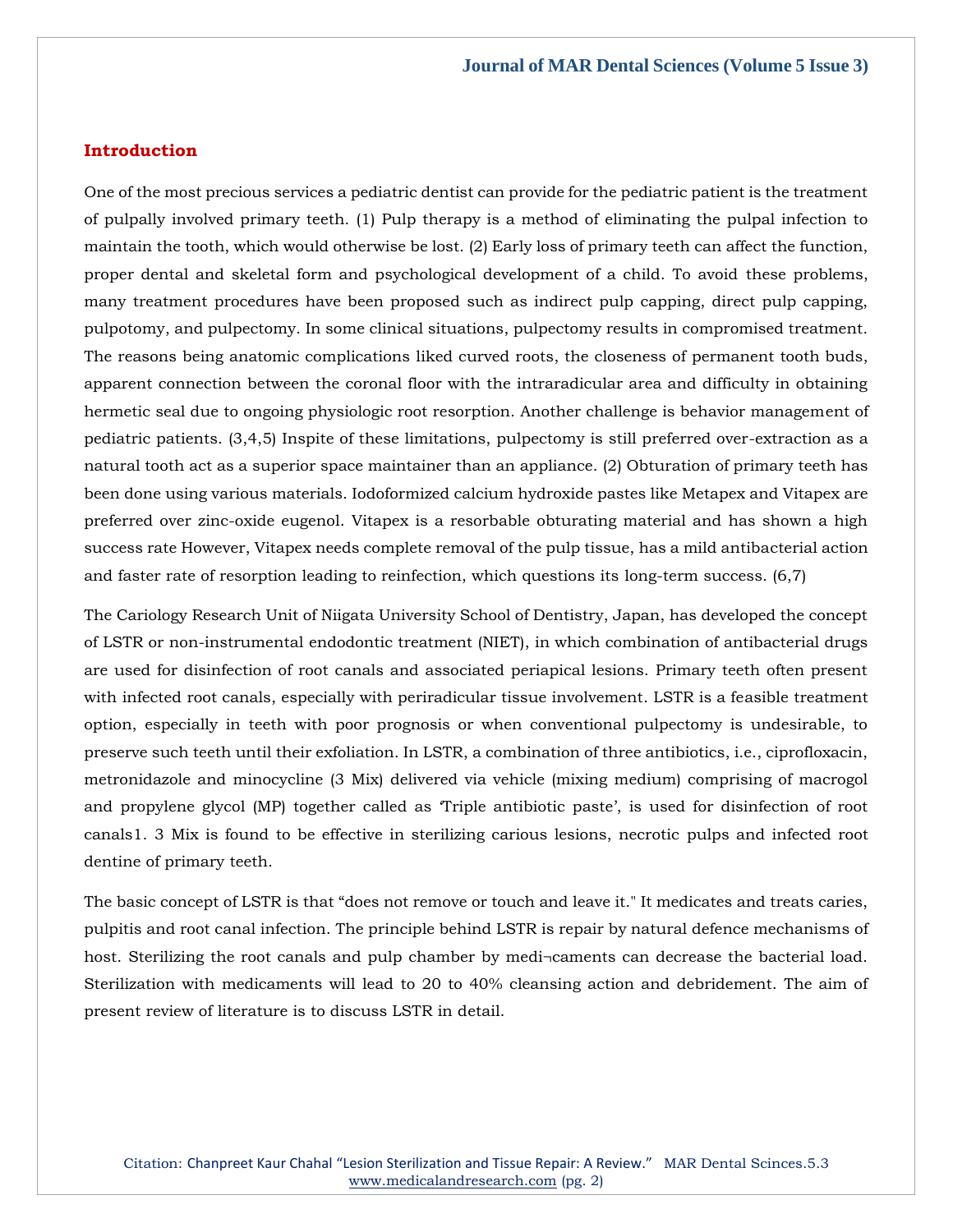#### **Preparation for LSTR**

Hoshino et al. (1990) used combinations of antibiotics like metronidazole 500mg, ciprofloxacin 200 mg, minocycline 100 mg in 1:1:1 ratio. (8) Takushige et al. in 1998 used the above antibiotics in the ratio 1:3:3.3 Met¬ronidazole belonging to the nitroimidazole group, it binds to DNA and acts against gram positive and gram negative anaerobes. Ciprofloxacin is categorized under fluoroquinolone group acts by the inhibition of DNA Gyrase and facilitates the destruction of gram-negative organisms. Minocycline is a broad spectrum antibiotic that acts by inhibiting protein synthesis, collagenases, and matrix metalloproteinase. It destroys gram-positive as well as gram-negative microorganisms and also Spirochetes. Discolouration of teeth being a disadvan¬tage of minocycline, antibiotics like amoxicillin, cefaclor, cefroxadine, fosfomycin or rokitamycin can be used as alternatives. Discoloration is due to the photo-induced reaction. Minocycline forms insoluble complexes by chelation reactions with calcium ions. (9)

#### **Some other combinations of paste**

- Fabricus et al. (1982) (10) used Metronidazole and ciprofloxacin plus amoxicillin. They also tried Metronidazole and ciprofloxacin plus rokitamycin.
- Haapasalo et al. (1987) (11) used Metronidazole and ciprofloxacin plus ceflaclor as combination.
- Metronidazole and ciprofloxacin plus clindamycin was used by Grossman et al. (2001) (12)
- Fouad et al. (2011) (13) took the combination of Metronidazole and ciprofloxacin plus fosfomycin.
- A combination of penicillin, bacitracin or chloramphenicol and streptomycin is generally termed as Grossman's polyantibiotic paste. (12)
- A combination of Chlorhexidine pastes are used by Filho JH et al (2012) (15).
- Jaya et al. (2012) (16) combined three drugs namely, ciprofloxacin, tinidazole and minocycline in 1:3:3 ratio and mixed with propylene glycol and macrogol. The mixture was comparable to the traditional 3Mix MP paste with regards to antimicrobial efficacy when used in deciduous teeth showing physiological root resorption.
- Lokade et al. (2019) (17) Combined three antibacterial agents namely, ciprofloxacin (500 mg), ornidazole (500 mg) and cefaclor (250 mg) in the ratio of 1:1:1 by volume
- Pinky et al. (2011) (18) combined three medications, ciprofloxacin, ornidazole and minocycline were pulverized and mixed in a ratio of 1:3:3 and this mixture was added to propylene glycol to form an ointment

The role of a suitable vehicle for delivering triple antibiotic drugs into infected root canals is imperative for the success of LSTR. Mixing medium plays an important role in determining penetration of medicaments to the deeper inaccessible areas in root canal such as root dentine and cementum, even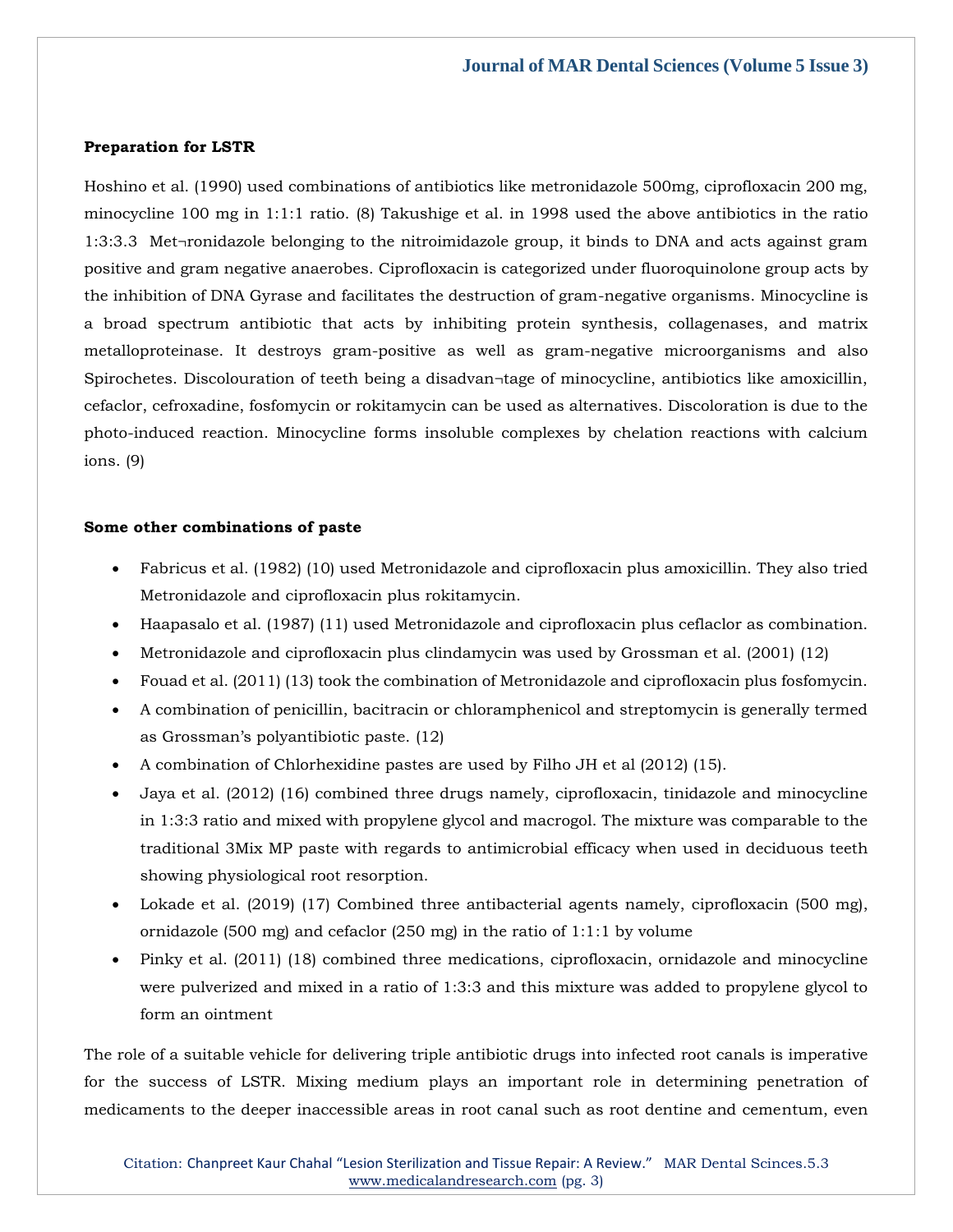in the presence of anatomical aberrations such as fins, isthmuses and blocked canal. Diffusion into the surrounding periradicular tissues may also be an advantage. It also affects the workability of the mix. Propylene glycol (1,2-propanediol), a dihydric alcohol has the potential for use in LSTR. Its chemical formula is CH3CH (OH) CH2OH, and it has a molecular weight of 76.09. (19)

Cruz et al. suggested vehicles like Macrogol-Propylene glycol increases the penetration of antibiotics and carry the medicament deep into the dentinal tubules, thus aid in effective eradication of microbial load. (19,20)

## **Indication of LSTR (20,21)**

- 1. Uncooperative patients
- 2. Parents not willing for extraction
- 3. Strategically important teeth
- 4. Primary teeth affected with pain and tender on percussion
- 5. Teeth with Grade I and II mobility
- 6. Presence of abscess
- 7. Presence of sinus tract
- 8. Presence of radiolucency in furcation area
- 9. Pulpless primary teeth in hemophilic patient
- 10. Immature primary teeth with necrotic pulp and incompletely formed roots

#### **Contraindication of LSTR (20,21)**

- 1. Allergy to any of the constituent medication of the 3 Mix MP paste
- 2. LSTR is not recommended in children with infective endocarditis
- 3. Primary teeth nearing exfoliation
- 4. Perforation of the pulpal floor
- 5. Teeth with excessive coronal structure breakdown in which an adequate coronal seal is not feasible
- 6. Radiographic evidence of excessive internal or external root resorption
- 7. Excessive bone loss in furcation area involving underlying tooth germ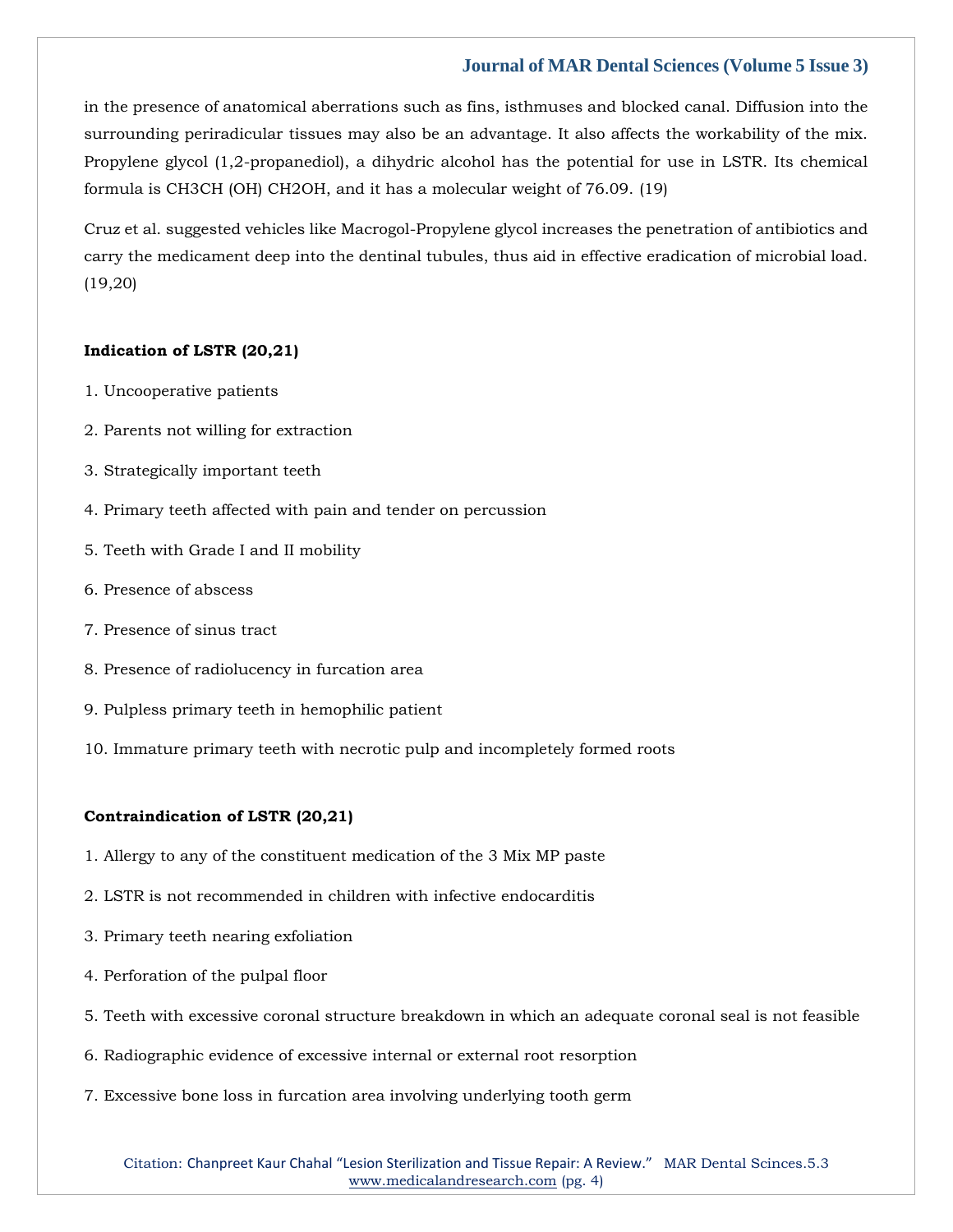8. Non restorable crown of permanent tooth where postplacement and core buildup are not possible.

## **Clinical Procedure (22**)

- Isolation with rubber dam
- Administration of Local anaesthetic (optional)
- Removal of caries
- Preparation of access cavity
- Extirpation of necrotic coronal pulp
- Irrigation with normal saline (0.9%) and drying with cotton pellet
- Enlargement of canal orifices. It should be 1 mm in diameter and a depth of 2 mm to receive medication
- The cavity is then filled with 3 antibiotic mix and teeth restored with glass ionomer cement, and stainless-steel crown is given.

| Table no. 1 Advantages and Disadvantages of LSTR (21,23,24) |                                                      |
|-------------------------------------------------------------|------------------------------------------------------|
| <b>Advantages</b>                                           | <b>Disadvantages</b>                                 |
| Easy and simple, one visit technique,                       | The main drawback of tripleantibiotic                |
| painless and economical                                     | paste is bluish-grey hue producing tooth             |
| Decreased chair-time                                        | discolouration due to drug of tetracycline           |
| No instrumentation needed                                   | family which produces photo induced                  |
| No irritation of the periapical tissues                     | reaction.                                            |
| No obturation required                                      | Other drawback is radiolucency which is<br>$\bullet$ |
| Primary teeth which are not ideal for                       | overcome by the addition of trace                    |
| conventional pulpectomy treatment and                       | amounts of iodoform to the powder                    |
| those that warrant extraction can be                        | component.                                           |
| treated using LSTR (Teeth with peri-                        | Systemic absorption and drug resistance              |
| radicular involvement and extensive root                    | of the drugs used in LSTR therapy has not            |
| resorption)                                                 | been evaluated. The long-term effects of             |
|                                                             | the drugs used need to be evaluated                  |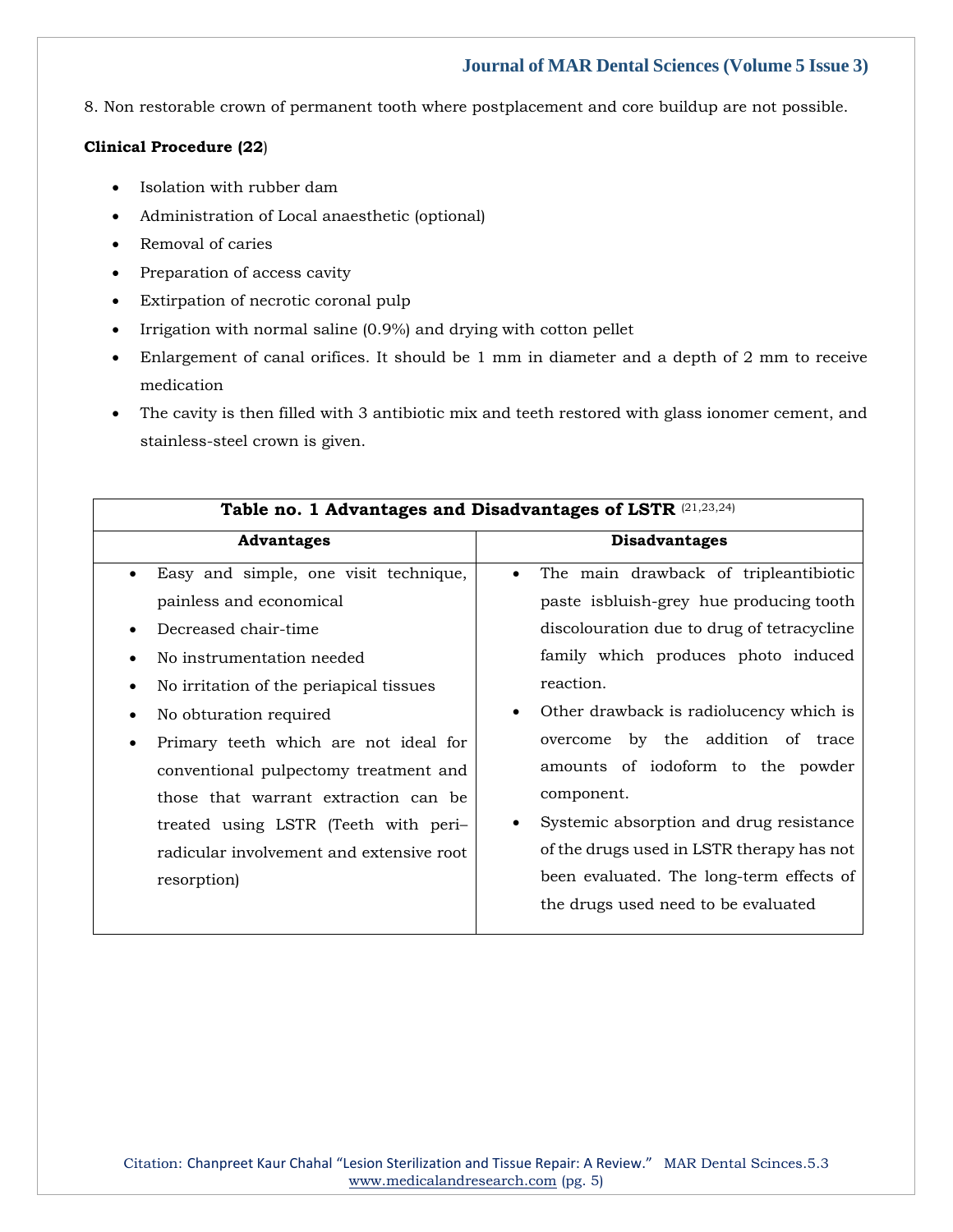## **Discussion**

LSTR is an acronym for lesion sterilization and tissue repair. It is a process which allows the use of a combination of antibiotics (metronidazole, ciprofloxacin, and minocycline) for controlling of oral infections such as dentinal, pulpal, and periapical lesions. This therapy aims to eliminate causative bacteria from the diseases by disinfecting the lesions and promoting tissue regeneration by the host's natural tissue recovering process. Three types of antibiotics are combined to ensure complete removal of all pathogenic microorganisms in pulpal and periapical lesions. (23)

The LSTR helps to safeguard the deciduous tooth until its exfoliation, reducing the need for unnecessary extraction and placement of a space maintainer. The existence of accessory canals and the porosity and permeability of the pulpal floor region in deciduous teeth indicate a plausible association between pulpal and periodontal tissues. The triple antibiotic paste can be easily distributed through these areas and induce a sterile zone, which is expected to promote tissue repair. (24)

The prime concern regarding the use of triple antibiotic paste is the discoloration caused by minocycline. To overcome this, alternative medications such as clindamycin and cefaclor have been proposed. But, recent studies have shown that, double antibiotic paste has similar antimicrobial activity compared to that of a triple antibiotic paste. Sabrah et al., in their in vitro study comparing the efficacy of Triple antibiotic paste and Double antibiotic paste concluded that both had equal efficacy against Enterococcus faecalis and Porphyromonas gingivalis.25 In the modern era, a new perspective which is less invasive and less time-consuming procedure could be a ray of hope for the patient as well as the clinician.

The future of LSTR therapy in pediatric dentistry seems to be optimistic. In young uncooperative children, extraction can be avoided and LSTR therapy can be opted for, making the dental treatment nontraumatic. (26)

## **Conclusion**

Root canal complexities of deciduous teeth often makes the treatment difficult and makes the child patient uncooperative and sometimes leads to treatment failure. Therefore the non-invasive approach is needed to obtain good cooperation from child patient.

LSTR seems to be a promising alternative for primary teeth in which pulpectomy has been contra‑indicated and extraction is warranted.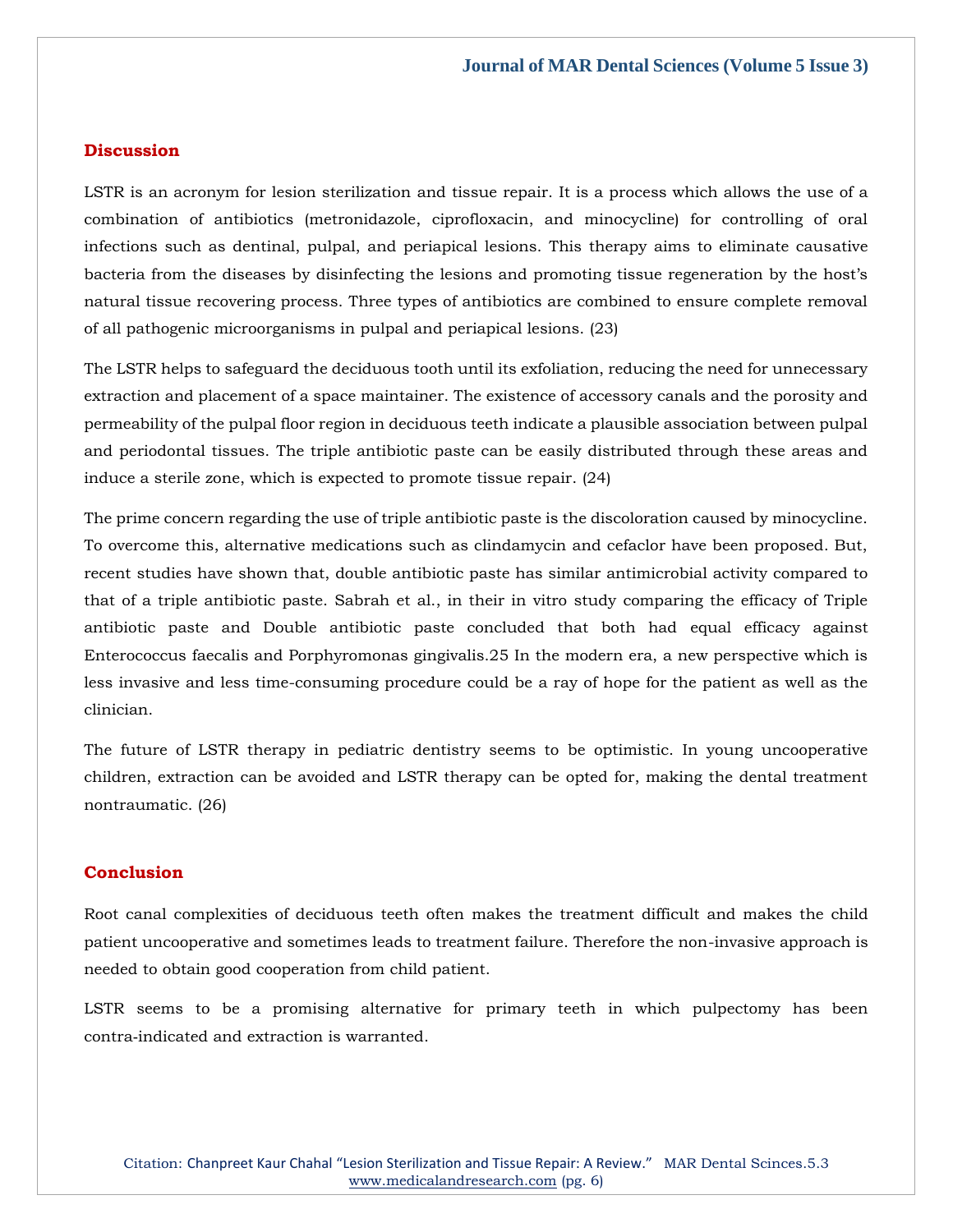## **References**

1. [Rifkin A. A simple, effective, safe technique for the root canal treatment of abscessed primary teeth.](https://www.google.com/search?q=A+simple%2C+effective%2C+safe+technique+for+the+root+canal+treatment+of+abscessed+primary+teeth&sxsrf=APq-WBuAB0RBi5OfCruFz_sfsC4_SM5wbg%3A1648015165567&ei=Pbc6YqukIuSbseMPssKxwAU&ved=0ahUKEwjrtpz0xtv2AhXkTWwGHTJhDFgQ4dUDCA4&oq=A+simple%2C+effective%2C+safe+technique+for+the+root+canal+treatment+of+abscessed+primary+teeth&gs_lcp=Cgdnd3Mtd2l6EAw6BwgjEOoCECdKBAhBGABKBAhGGABQvAJYvAJg0gloAXABeACAAV-IAV-SAQExmAEAoAEBoAECsAEKwAEB&sclient=gws-wiz)  [ASDC J Dent Child 1980;47:435-41.](https://www.google.com/search?q=A+simple%2C+effective%2C+safe+technique+for+the+root+canal+treatment+of+abscessed+primary+teeth&sxsrf=APq-WBuAB0RBi5OfCruFz_sfsC4_SM5wbg%3A1648015165567&ei=Pbc6YqukIuSbseMPssKxwAU&ved=0ahUKEwjrtpz0xtv2AhXkTWwGHTJhDFgQ4dUDCA4&oq=A+simple%2C+effective%2C+safe+technique+for+the+root+canal+treatment+of+abscessed+primary+teeth&gs_lcp=Cgdnd3Mtd2l6EAw6BwgjEOoCECdKBAhBGABKBAhGGABQvAJYvAJg0gloAXABeACAAV-IAV-SAQExmAEAoAEBoAECsAEKwAEB&sclient=gws-wiz)

2. [Agarwal SR, Bendgude VD, Kakodkar P. Evaluation of success rate of](https://www.google.com/search?q=Evaluation+of+success+rate+of+lesion+sterilization+and+tissue+repair+compared+to+vitapex+in+pulpally+involved+primary+teeth%3A+A+systematic+review&sxsrf=APq-WBt1MBV4FjPzblolhnW5EBbmrM1lZQ%3A1648028139585&ei=6-k6Yr7lIoCdseMPx7Kn4Ac&ved=0ahUKEwj-htue99v2AhWATmwGHUfZCXwQ4dUDCA4&oq=Evaluation+of+success+rate+of+lesion+sterilization+and+tissue+repair+compared+to+vitapex+in+pulpally+involved+primary+teeth%3A+A+systematic+review&gs_lcp=Cgdnd3Mtd2l6EAwyBwgjEOoCECcyBwgjEOoCECcyBwgjEOoCECcyBwgjEOoCECcyBwgjEOoCECcyBwgjEOoCECcyBwgjEOoCECcyBwgjEOoCECcyBwgjEOoCECcyBwgjEOoCECdKBAhBGABKBAhGGABQ8AFY8AFgoAdoAXAAeACAAQCIAQCSAQCYAQCgAQGgAQKwAQrAAQE&sclient=gws-wiz) lesion sterilization and tissue [repair compared to vitapex in pulpally involved primary teeth: A systematic review. J Conserv Dent](https://www.google.com/search?q=Evaluation+of+success+rate+of+lesion+sterilization+and+tissue+repair+compared+to+vitapex+in+pulpally+involved+primary+teeth%3A+A+systematic+review&sxsrf=APq-WBt1MBV4FjPzblolhnW5EBbmrM1lZQ%3A1648028139585&ei=6-k6Yr7lIoCdseMPx7Kn4Ac&ved=0ahUKEwj-htue99v2AhWATmwGHUfZCXwQ4dUDCA4&oq=Evaluation+of+success+rate+of+lesion+sterilization+and+tissue+repair+compared+to+vitapex+in+pulpally+involved+primary+teeth%3A+A+systematic+review&gs_lcp=Cgdnd3Mtd2l6EAwyBwgjEOoCECcyBwgjEOoCECcyBwgjEOoCECcyBwgjEOoCECcyBwgjEOoCECcyBwgjEOoCECcyBwgjEOoCECcyBwgjEOoCECcyBwgjEOoCECcyBwgjEOoCECdKBAhBGABKBAhGGABQ8AFY8AFgoAdoAXAAeACAAQCIAQCSAQCYAQCgAQGgAQKwAQrAAQE&sclient=gws-wiz)  [2019;22:510-5.](https://www.google.com/search?q=Evaluation+of+success+rate+of+lesion+sterilization+and+tissue+repair+compared+to+vitapex+in+pulpally+involved+primary+teeth%3A+A+systematic+review&sxsrf=APq-WBt1MBV4FjPzblolhnW5EBbmrM1lZQ%3A1648028139585&ei=6-k6Yr7lIoCdseMPx7Kn4Ac&ved=0ahUKEwj-htue99v2AhWATmwGHUfZCXwQ4dUDCA4&oq=Evaluation+of+success+rate+of+lesion+sterilization+and+tissue+repair+compared+to+vitapex+in+pulpally+involved+primary+teeth%3A+A+systematic+review&gs_lcp=Cgdnd3Mtd2l6EAwyBwgjEOoCECcyBwgjEOoCECcyBwgjEOoCECcyBwgjEOoCECcyBwgjEOoCECcyBwgjEOoCECcyBwgjEOoCECcyBwgjEOoCECcyBwgjEOoCECcyBwgjEOoCECdKBAhBGABKBAhGGABQ8AFY8AFgoAdoAXAAeACAAQCIAQCSAQCYAQCgAQGgAQKwAQrAAQE&sclient=gws-wiz)

3. [Holan G, Fuks AB. A comparison of pulpectomies using ZOE and KRI paste in primary molars: A](https://www.google.com/search?q=A+comparison+of+pulpectomies+using+ZOE+and+KRI+paste+in+primary+molars%3A+A+retrospective+study&sxsrf=APq-WBvJA_xOJvCbH59Z9kioSPb7IaI9SA%3A1648028154565&ei=-uk6YvOOIqaTseMPqKW9yA0&ved=0ahUKEwjz8-2l99v2AhWmSWwGHahSD9kQ4dUDCA4&oq=A+comparison+of+pulpectomies+using+ZOE+and+KRI+paste+in+primary+molars%3A+A+retrospective+study&gs_lcp=Cgdnd3Mtd2l6EAwyBggAEAoQHjoHCCMQ6gIQJ0oECEEYAEoECEYYAFD1AVj1AWC5CGgBcAF4AIABaYgBaZIBAzAuMZgBAKABAaABArABCsABAQ&sclient=gws-wiz)  retrospective study. [Pediatr Dent 1993;15:403-7.](https://www.google.com/search?q=A+comparison+of+pulpectomies+using+ZOE+and+KRI+paste+in+primary+molars%3A+A+retrospective+study&sxsrf=APq-WBvJA_xOJvCbH59Z9kioSPb7IaI9SA%3A1648028154565&ei=-uk6YvOOIqaTseMPqKW9yA0&ved=0ahUKEwjz8-2l99v2AhWmSWwGHahSD9kQ4dUDCA4&oq=A+comparison+of+pulpectomies+using+ZOE+and+KRI+paste+in+primary+molars%3A+A+retrospective+study&gs_lcp=Cgdnd3Mtd2l6EAwyBggAEAoQHjoHCCMQ6gIQJ0oECEEYAEoECEYYAFD1AVj1AWC5CGgBcAF4AIABaYgBaZIBAzAuMZgBAKABAaABArABCsABAQ&sclient=gws-wiz) 

4. [Moss SJ, Addelston R, Goldsmith ED. Histologic study of pulpal floors of deciduous molars. JADA](https://www.google.com/search?q=Histologic+study+of+pulpal+floors+of+deciduous+molars&sxsrf=APq-WBs7RnGYSTE2j5fsq8RXIuwizxWf-w%3A1648028188473&ei=HOo6Yr67HJ2fseMPktGagAY&ved=0ahUKEwi-uYO299v2AhWdT2wGHZKoBmAQ4dUDCA4&oq=Histologic+study+of+pulpal+floors+of+deciduous+molars&gs_lcp=Cgdnd3Mtd2l6EAw6BwgjEOoCECdKBAhBGABKBAhGGABQ8wFY8wFg3wZoAXABeACAAZIBiAGSAZIBAzAuMZgBAKABAaABArABCsABAQ&sclient=gws-wiz)  [1965;70:372.](https://www.google.com/search?q=Histologic+study+of+pulpal+floors+of+deciduous+molars&sxsrf=APq-WBs7RnGYSTE2j5fsq8RXIuwizxWf-w%3A1648028188473&ei=HOo6Yr67HJ2fseMPktGagAY&ved=0ahUKEwi-uYO299v2AhWdT2wGHZKoBmAQ4dUDCA4&oq=Histologic+study+of+pulpal+floors+of+deciduous+molars&gs_lcp=Cgdnd3Mtd2l6EAw6BwgjEOoCECdKBAhBGABKBAhGGABQ8wFY8wFg3wZoAXABeACAAZIBiAGSAZIBAzAuMZgBAKABAaABArABCsABAQ&sclient=gws-wiz)

5.Mathewson RJ, Primoch [RE, Morrison JT. Fundamentals of Pediatric Dentistry. 3rd ed. Chicago,](https://www.google.com/search?q=Fundamentals+of+Pediatric+Dentistry&sxsrf=APq-WBt1ZRKndI7U_TC0gGG93Gyso-OF5w%3A1648028203964&ei=K-o6YpO9Oq6cseMP8ueDSA&ved=0ahUKEwjT_rS999v2AhUuTmwGHfLzAAkQ4dUDCA4&oq=Fundamentals+of+Pediatric+Dentistry&gs_lcp=Cgdnd3Mtd2l6EAwyBQguEIAEMgUIABCABDIGCAAQFhAeMgYIABAWEB4yBggAEBYQHjIGCAAQFhAeMgYIABAWEB46BwgjEOoCECdKBAhBGABKBAhGGABQ7wFY7wFgsghoAXAAeACAAV-IAV-SAQExmAEAoAEBoAECsAEKwAEB&sclient=gws-wiz)  [Berlin, London, Tokyo, Sao Paulo, Moscow, Prague, Warsaw: Quintessence Publishing Co Inc.; 1995. p.](https://www.google.com/search?q=Fundamentals+of+Pediatric+Dentistry&sxsrf=APq-WBt1ZRKndI7U_TC0gGG93Gyso-OF5w%3A1648028203964&ei=K-o6YpO9Oq6cseMP8ueDSA&ved=0ahUKEwjT_rS999v2AhUuTmwGHfLzAAkQ4dUDCA4&oq=Fundamentals+of+Pediatric+Dentistry&gs_lcp=Cgdnd3Mtd2l6EAwyBQguEIAEMgUIABCABDIGCAAQFhAeMgYIABAWEB4yBggAEBYQHjIGCAAQFhAeMgYIABAWEB46BwgjEOoCECdKBAhBGABKBAhGGABQ7wFY7wFgsghoAXAAeACAAV-IAV-SAQExmAEAoAEBoAECsAEKwAEB&sclient=gws-wiz)  [257-84.](https://www.google.com/search?q=Fundamentals+of+Pediatric+Dentistry&sxsrf=APq-WBt1ZRKndI7U_TC0gGG93Gyso-OF5w%3A1648028203964&ei=K-o6YpO9Oq6cseMP8ueDSA&ved=0ahUKEwjT_rS999v2AhUuTmwGHfLzAAkQ4dUDCA4&oq=Fundamentals+of+Pediatric+Dentistry&gs_lcp=Cgdnd3Mtd2l6EAwyBQguEIAEMgUIABCABDIGCAAQFhAeMgYIABAWEB4yBggAEBYQHjIGCAAQFhAeMgYIABAWEB46BwgjEOoCECdKBAhBGABKBAhGGABQ7wFY7wFgsghoAXAAeACAAV-IAV-SAQExmAEAoAEBoAECsAEKwAEB&sclient=gws-wiz)

6. [Nurko C, Garcia Godoy F. Evaluation of a calcium hydroxide -](https://www.google.com/search?q=Evaluation+of+a+calcium+hydroxide+-+iodoform+paste+%28Vitapex%29+in+root+canal+therapy+for+primary+teeth.+&sxsrf=APq-WBstjVYcfQr2uMjoLh0WKHskBNk_mQ%3A1648028233170&ei=Seo6YoGMCuGTseMP6qWHwA0&ved=0ahUKEwjB1KvL99v2AhXhSWwGHerSAdgQ4dUDCA4&oq=Evaluation+of+a+calcium+hydroxide+-+iodoform+paste+%28Vitapex%29+in+root+canal+therapy+for+primary+teeth.+&gs_lcp=Cgdnd3Mtd2l6EAwyBwgjEOoCECcyBwgjEOoCECcyBwgjEOoCECcyBwgjEOoCECcyBwgjEOoCECcyBwgjEOoCECcyBwgjEOoCECcyBwgjEOoCECcyBwgjEOoCECcyBwgjEOoCECdKBAhBGABKBAhGGABQogRYogRg_gtoAXABeACAAQCIAQCSAQCYAQCgAQGgAQKwAQrAAQE&sclient=gws-wiz) iodoform paste (Vitapex) in root canal [therapy for primary teeth. J Clin Pediatr Dent 1999;23:289-94. Back to cited text no. 9](https://www.google.com/search?q=Evaluation+of+a+calcium+hydroxide+-+iodoform+paste+%28Vitapex%29+in+root+canal+therapy+for+primary+teeth.+&sxsrf=APq-WBstjVYcfQr2uMjoLh0WKHskBNk_mQ%3A1648028233170&ei=Seo6YoGMCuGTseMP6qWHwA0&ved=0ahUKEwjB1KvL99v2AhXhSWwGHerSAdgQ4dUDCA4&oq=Evaluation+of+a+calcium+hydroxide+-+iodoform+paste+%28Vitapex%29+in+root+canal+therapy+for+primary+teeth.+&gs_lcp=Cgdnd3Mtd2l6EAwyBwgjEOoCECcyBwgjEOoCECcyBwgjEOoCECcyBwgjEOoCECcyBwgjEOoCECcyBwgjEOoCECcyBwgjEOoCECcyBwgjEOoCECcyBwgjEOoCECcyBwgjEOoCECdKBAhBGABKBAhGGABQogRYogRg_gtoAXABeACAAQCIAQCSAQCYAQCgAQGgAQKwAQrAAQE&sclient=gws-wiz) 

7. [Mortazavi M, Mesbahi M. Comparison of zinc oxide and eugenol, and Vitapex for root canal treatment](https://www.google.com/search?q=Comparison+of+zinc+oxide+and+eugenol%2C+and+Vitapex+for+root+canal+treatment+of+necrotic+primary+teeth.+&sxsrf=APq-WBvylEJU3vsIqAudU35fkwLx4v9q2A%3A1648028239568&ei=T-o6YqGgIoacseMP2qGJ2Ag&ved=0ahUKEwjhg7LO99v2AhUGTmwGHdpQAosQ4dUDCA4&oq=Comparison+of+zinc+oxide+and+eugenol%2C+and+Vitapex+for+root+canal+treatment+of+necrotic+primary+teeth.+&gs_lcp=Cgdnd3Mtd2l6EAwyBwgjEOoCECcyBwgjEOoCECcyBwgjEOoCECcyBwgjEOoCECcyBwgjEOoCECcyBwgjEOoCECcyBwgjEOoCECcyBwgjEOoCECcyBwgjEOoCECcyBwgjEOoCECdKBAhBGABKBAhGGABQZFhkYOgHaAFwAXgAgAEAiAEAkgEAmAEAoAEBoAECsAEKwAEB&sclient=gws-wiz)  [of necrotic primary teeth. Int J Paediatr Dent 2004;14:417-24.](https://www.google.com/search?q=Comparison+of+zinc+oxide+and+eugenol%2C+and+Vitapex+for+root+canal+treatment+of+necrotic+primary+teeth.+&sxsrf=APq-WBvylEJU3vsIqAudU35fkwLx4v9q2A%3A1648028239568&ei=T-o6YqGgIoacseMP2qGJ2Ag&ved=0ahUKEwjhg7LO99v2AhUGTmwGHdpQAosQ4dUDCA4&oq=Comparison+of+zinc+oxide+and+eugenol%2C+and+Vitapex+for+root+canal+treatment+of+necrotic+primary+teeth.+&gs_lcp=Cgdnd3Mtd2l6EAwyBwgjEOoCECcyBwgjEOoCECcyBwgjEOoCECcyBwgjEOoCECcyBwgjEOoCECcyBwgjEOoCECcyBwgjEOoCECcyBwgjEOoCECcyBwgjEOoCECcyBwgjEOoCECdKBAhBGABKBAhGGABQZFhkYOgHaAFwAXgAgAEAiAEAkgEAmAEAoAEBoAECsAEKwAEB&sclient=gws-wiz)

8. [Hoshino E, Kurihara-Ando N, Sato I, Uematsu H, Sato M, Kota K, et al. In-vitro antibacterial](https://www.google.com/search?q=In-vitro+antibacterial+susceptibility+of+bacteria+taken+from+infected+root+dentine+to+a+mixture+of+ciprofloxacin%2C+metronidazole+and+minocycline&sxsrf=APq-WBvZo4MkBYwG9VhHDWk8bzCCHQOpyw%3A1648028252826&ei=XOo6YqKHMo2RseMP09eEoA0&ved=0ahUKEwiipdvU99v2AhWNSGwGHdMrAdQQ4dUDCA4&oq=In-vitro+antibacterial+susceptibility+of+bacteria+taken+from+infected+root+dentine+to+a+mixture+of+ciprofloxacin%2C+metronidazole+and+minocycline&gs_lcp=Cgdnd3Mtd2l6EAwyBwgjEOoCECcyBwgjEOoCECcyBwgjEOoCECcyBwgjEOoCECcyBwgjEOoCECcyBwgjEOoCECcyBwgjEOoCECcyBwgjEOoCECcyBwgjEOoCECcyBwgjEOoCECdKBAhBGABKBAhGGABQdVh1YLMHaAFwAXgAgAEAiAEAkgEAmAEAoAEBoAECsAEKwAEB&sclient=gws-wiz)  [susceptibility of bacteria taken from infected root dentine to a mixture of ciprofloxacin, metronidazole](https://www.google.com/search?q=In-vitro+antibacterial+susceptibility+of+bacteria+taken+from+infected+root+dentine+to+a+mixture+of+ciprofloxacin%2C+metronidazole+and+minocycline&sxsrf=APq-WBvZo4MkBYwG9VhHDWk8bzCCHQOpyw%3A1648028252826&ei=XOo6YqKHMo2RseMP09eEoA0&ved=0ahUKEwiipdvU99v2AhWNSGwGHdMrAdQQ4dUDCA4&oq=In-vitro+antibacterial+susceptibility+of+bacteria+taken+from+infected+root+dentine+to+a+mixture+of+ciprofloxacin%2C+metronidazole+and+minocycline&gs_lcp=Cgdnd3Mtd2l6EAwyBwgjEOoCECcyBwgjEOoCECcyBwgjEOoCECcyBwgjEOoCECcyBwgjEOoCECcyBwgjEOoCECcyBwgjEOoCECcyBwgjEOoCECcyBwgjEOoCECcyBwgjEOoCECdKBAhBGABKBAhGGABQdVh1YLMHaAFwAXgAgAEAiAEAkgEAmAEAoAEBoAECsAEKwAEB&sclient=gws-wiz)  [and minocycline. International endodontic journal. 1996;29\(2\):125-130.](https://www.google.com/search?q=In-vitro+antibacterial+susceptibility+of+bacteria+taken+from+infected+root+dentine+to+a+mixture+of+ciprofloxacin%2C+metronidazole+and+minocycline&sxsrf=APq-WBvZo4MkBYwG9VhHDWk8bzCCHQOpyw%3A1648028252826&ei=XOo6YqKHMo2RseMP09eEoA0&ved=0ahUKEwiipdvU99v2AhWNSGwGHdMrAdQQ4dUDCA4&oq=In-vitro+antibacterial+susceptibility+of+bacteria+taken+from+infected+root+dentine+to+a+mixture+of+ciprofloxacin%2C+metronidazole+and+minocycline&gs_lcp=Cgdnd3Mtd2l6EAwyBwgjEOoCECcyBwgjEOoCECcyBwgjEOoCECcyBwgjEOoCECcyBwgjEOoCECcyBwgjEOoCECcyBwgjEOoCECcyBwgjEOoCECcyBwgjEOoCECcyBwgjEOoCECdKBAhBGABKBAhGGABQdVh1YLMHaAFwAXgAgAEAiAEAkgEAmAEAoAEBoAECsAEKwAEB&sclient=gws-wiz)

9. [Sato I, Ando-Kurihara N, Kota K, Iwaku M, Hoshino E. Ster¬ilization of infected root-canal dentine by](https://www.google.com/search?q=Ster%C2%ACilization+of+infected+root-canal+dentine+by+topical+application+of+a+mixture+of+ciprofloxacin%2C+metronidazole+and+minocycline+in+situ&sxsrf=APq-WBsTNkqvI3NRes7L94UzkbeygbupyA%3A1648028276239&ei=dOo6YqajDqiUseMPlPW5mAc&ved=0ahUKEwimrfDf99v2AhUoSmwGHZR6DnMQ4dUDCA4&oq=Ster%C2%ACilization+of+infected+root-canal+dentine+by+topical+application+of+a+mixture+of+ciprofloxacin%2C+metronidazole+and+minocycline+in+situ&gs_lcp=Cgdnd3Mtd2l6EAwyBwgjEOoCECcyBwgjEOoCECcyBwgjEOoCECcyBwgjEOoCECcyBwgjEOoCECcyBwgjEOoCECcyBwgjEOoCECcyBwgjEOoCECcyBwgjEOoCECcyBwgjEOoCECdKBAhBGABKBAhGGABQkAFYkAFggAdoAXAAeACAAQCIAQCSAQCYAQCgAQGgAQKwAQrAAQE&sclient=gws-wiz)  topical application of a mixture of [ciprofloxacin, metronidazole and minocycline in situ. International](https://www.google.com/search?q=Ster%C2%ACilization+of+infected+root-canal+dentine+by+topical+application+of+a+mixture+of+ciprofloxacin%2C+metronidazole+and+minocycline+in+situ&sxsrf=APq-WBsTNkqvI3NRes7L94UzkbeygbupyA%3A1648028276239&ei=dOo6YqajDqiUseMPlPW5mAc&ved=0ahUKEwimrfDf99v2AhUoSmwGHZR6DnMQ4dUDCA4&oq=Ster%C2%ACilization+of+infected+root-canal+dentine+by+topical+application+of+a+mixture+of+ciprofloxacin%2C+metronidazole+and+minocycline+in+situ&gs_lcp=Cgdnd3Mtd2l6EAwyBwgjEOoCECcyBwgjEOoCECcyBwgjEOoCECcyBwgjEOoCECcyBwgjEOoCECcyBwgjEOoCECcyBwgjEOoCECcyBwgjEOoCECcyBwgjEOoCECcyBwgjEOoCECdKBAhBGABKBAhGGABQkAFYkAFggAdoAXAAeACAAQCIAQCSAQCYAQCgAQGgAQKwAQrAAQE&sclient=gws-wiz)  [endodontic journal. 1996;29\(2\):118-124.](https://www.google.com/search?q=Ster%C2%ACilization+of+infected+root-canal+dentine+by+topical+application+of+a+mixture+of+ciprofloxacin%2C+metronidazole+and+minocycline+in+situ&sxsrf=APq-WBsTNkqvI3NRes7L94UzkbeygbupyA%3A1648028276239&ei=dOo6YqajDqiUseMPlPW5mAc&ved=0ahUKEwimrfDf99v2AhUoSmwGHZR6DnMQ4dUDCA4&oq=Ster%C2%ACilization+of+infected+root-canal+dentine+by+topical+application+of+a+mixture+of+ciprofloxacin%2C+metronidazole+and+minocycline+in+situ&gs_lcp=Cgdnd3Mtd2l6EAwyBwgjEOoCECcyBwgjEOoCECcyBwgjEOoCECcyBwgjEOoCECcyBwgjEOoCECcyBwgjEOoCECcyBwgjEOoCECcyBwgjEOoCECcyBwgjEOoCECcyBwgjEOoCECdKBAhBGABKBAhGGABQkAFYkAFggAdoAXAAeACAAQCIAQCSAQCYAQCgAQGgAQKwAQrAAQE&sclient=gws-wiz)

10. [Fabricius L, Dahlen G, Ohman AE, et al. Predominant indigenous oral bacteria isolated from infected](https://www.google.com/search?q=Predominant+indigenous+oral+bacteria+isolated+from+infected+root+canals+after+varied+times+of+closure.+&sxsrf=APq-WBuP9VZ6FOIe8mB-w1MSK3HF66Qhsg%3A1648028292120&ei=hOo6YtWHB-WdseMP1ceD6AE&ved=0ahUKEwjV2bnn99v2AhXlTmwGHdXjAB0Q4dUDCA4&oq=Predominant+indigenous+oral+bacteria+isolated+from+infected+root+canals+after+varied+times+of+closure.+&gs_lcp=Cgdnd3Mtd2l6EAwyBwgjEOoCECcyBwgjEOoCECcyBwgjEOoCECcyBwgjEOoCECcyBwgjEOoCECcyBwgjEOoCECcyBwgjEOoCECcyBwgjEOoCECcyBwgjEOoCECcyBwgjEOoCECdKBAhBGABKBAhGGABQoANYoANgtAdoAXAAeACAAQCIAQCSAQCYAQCgAQGgAQKwAQrAAQE&sclient=gws-wiz)  [root canals after varied times of closure. Scand J Dent Res 1982; 90:134](https://www.google.com/search?q=Predominant+indigenous+oral+bacteria+isolated+from+infected+root+canals+after+varied+times+of+closure.+&sxsrf=APq-WBuP9VZ6FOIe8mB-w1MSK3HF66Qhsg%3A1648028292120&ei=hOo6YtWHB-WdseMP1ceD6AE&ved=0ahUKEwjV2bnn99v2AhXlTmwGHdXjAB0Q4dUDCA4&oq=Predominant+indigenous+oral+bacteria+isolated+from+infected+root+canals+after+varied+times+of+closure.+&gs_lcp=Cgdnd3Mtd2l6EAwyBwgjEOoCECcyBwgjEOoCECcyBwgjEOoCECcyBwgjEOoCECcyBwgjEOoCECcyBwgjEOoCECcyBwgjEOoCECcyBwgjEOoCECcyBwgjEOoCECcyBwgjEOoCECdKBAhBGABKBAhGGABQoANYoANgtAdoAXAAeACAAQCIAQCSAQCYAQCgAQGgAQKwAQrAAQE&sclient=gws-wiz)–44.

11. [Haapasalo M, Orstavik D. In vitro infection and disinfection of dentinal tubules. J Dent Res. 1987;](https://www.google.com/search?q=In+vitro+infection+and+disinfection+of+dentinal+tubules&sxsrf=APq-WBt6T-R_Ue_mMFgNptK0l7HZXGIGQQ%3A1648028306449&ei=kuo6Ytb2GoicseMP6MqCyAY&ved=0ahUKEwjWh6Tu99v2AhUITmwGHWilAGkQ4dUDCA4&oq=In+vitro+infection+and+disinfection+of+dentinal+tubules&gs_lcp=Cgdnd3Mtd2l6EAwyBggAEBYQHjoHCCMQ6gIQJ0oECEEYAEoECEYYAFCzAVizAWCrCGgBcAB4AIABXIgBXJIBATGYAQCgAQGgAQKwAQrAAQE&sclient=gws-wiz)  [66\(8\):13759.](https://www.google.com/search?q=In+vitro+infection+and+disinfection+of+dentinal+tubules&sxsrf=APq-WBt6T-R_Ue_mMFgNptK0l7HZXGIGQQ%3A1648028306449&ei=kuo6Ytb2GoicseMP6MqCyAY&ved=0ahUKEwjWh6Tu99v2AhUITmwGHWilAGkQ4dUDCA4&oq=In+vitro+infection+and+disinfection+of+dentinal+tubules&gs_lcp=Cgdnd3Mtd2l6EAwyBggAEBYQHjoHCCMQ6gIQJ0oECEEYAEoECEYYAFCzAVizAWCrCGgBcAB4AIABXIgBXJIBATGYAQCgAQGgAQKwAQrAAQE&sclient=gws-wiz)

12. [Grossmann LI. Polyantibiotic treatment of pulpless](https://www.google.com/search?q=Polyantibiotic+treatment+of+pulpless+teeth&sxsrf=APq-WBv26_NmK-p8CpE1eh3DZmTuakBf1A%3A1648028331980&ei=q-o6YqmvO9GbseMPtueX-AQ&ved=0ahUKEwjpsLr699v2AhXRTWwGHbbzBU8Q4dUDCA4&oq=Polyantibiotic+treatment+of+pulpless+teeth&gs_lcp=Cgdnd3Mtd2l6EAwyBggAEBYQHjoHCCMQ6gIQJ0oECEEYAEoECEYYAFCuAViuAWDjCGgBcAF4AIABhQGIAYUBkgEDMC4xmAEAoAEBoAECsAEKwAEB&sclient=gws-wiz) teeth J Am Dent Assoc. 1951; 43(3): 265-78. 10. [Portenier I, Haapasalo H, Rye A, et al. Inactivation of root canal medicaments by dentine, hydroxylapatite](https://www.google.com/search?q=Polyantibiotic+treatment+of+pulpless+teeth&sxsrf=APq-WBv26_NmK-p8CpE1eh3DZmTuakBf1A%3A1648028331980&ei=q-o6YqmvO9GbseMPtueX-AQ&ved=0ahUKEwjpsLr699v2AhXRTWwGHbbzBU8Q4dUDCA4&oq=Polyantibiotic+treatment+of+pulpless+teeth&gs_lcp=Cgdnd3Mtd2l6EAwyBggAEBYQHjoHCCMQ6gIQJ0oECEEYAEoECEYYAFCuAViuAWDjCGgBcAF4AIABhQGIAYUBkgEDMC4xmAEAoAEBoAECsAEKwAEB&sclient=gws-wiz)  [and bovine serum albumin. IntEndod J. 2001; 34\(3\):184-8.](https://www.google.com/search?q=Polyantibiotic+treatment+of+pulpless+teeth&sxsrf=APq-WBv26_NmK-p8CpE1eh3DZmTuakBf1A%3A1648028331980&ei=q-o6YqmvO9GbseMPtueX-AQ&ved=0ahUKEwjpsLr699v2AhXRTWwGHbbzBU8Q4dUDCA4&oq=Polyantibiotic+treatment+of+pulpless+teeth&gs_lcp=Cgdnd3Mtd2l6EAwyBggAEBYQHjoHCCMQ6gIQJ0oECEEYAEoECEYYAFCuAViuAWDjCGgBcAF4AIABhQGIAYUBkgEDMC4xmAEAoAEBoAECsAEKwAEB&sclient=gws-wiz)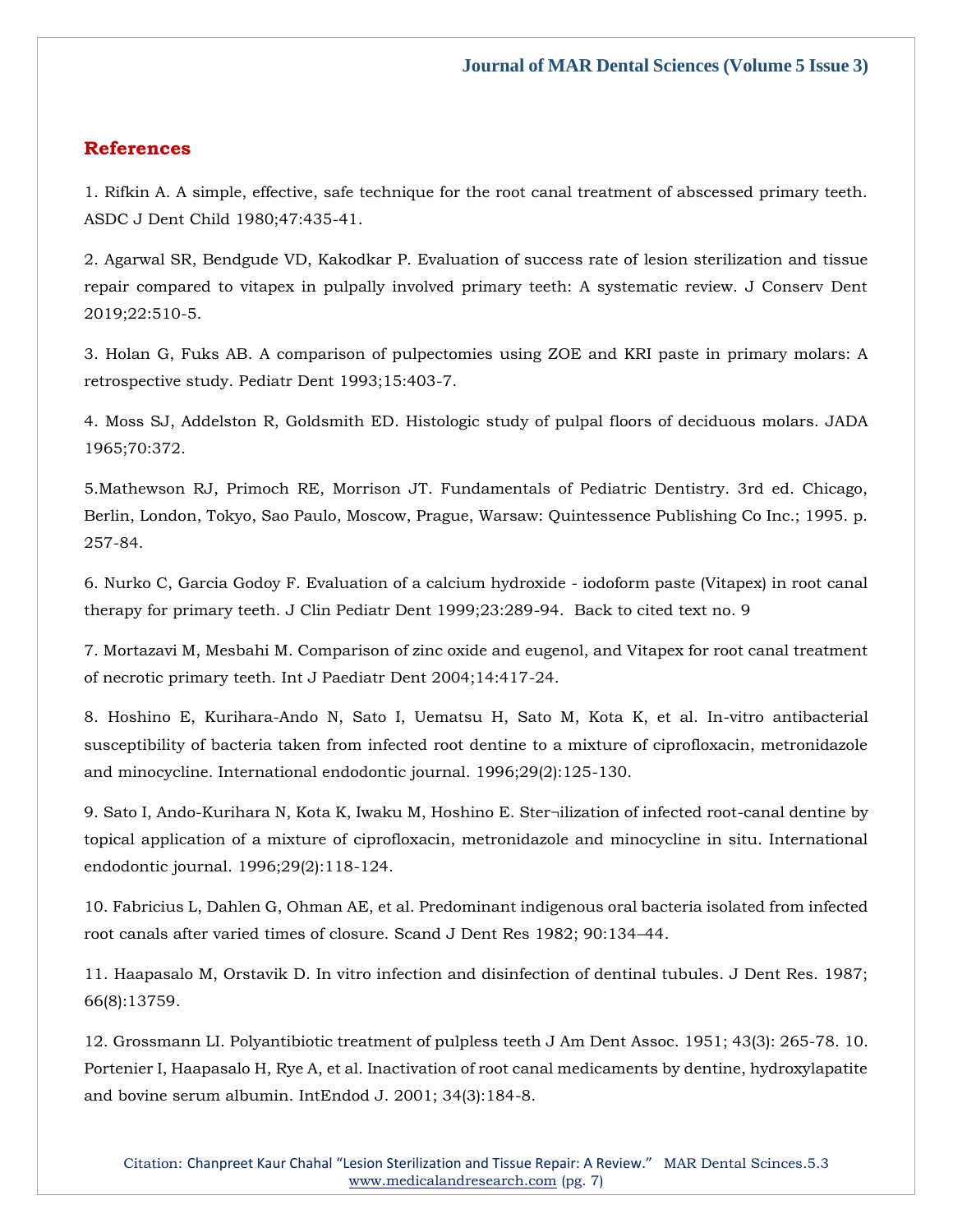13. [Fouad AF. The microbial challenge to pulp regeneration. Adv Dent Res 2011; 23:285](https://www.google.com/search?q=The+microbial+challenge+to+pulp+regeneration&sxsrf=APq-WBuFK52FmZA4w5U9ac1EZ4-zvBymSw%3A1648028350499&ei=vuo6YvaQHvyfseMP0OK4yA0&ved=0ahUKEwj256SD-Nv2AhX8T2wGHVAxDtkQ4dUDCA4&oq=The+microbial+challenge+to+pulp+regeneration&gs_lcp=Cgdnd3Mtd2l6EAwyBQghEKABOgcIIxDqAhAnSgQIQRgASgQIRhgAUMYBWMYBYIUJaAFwAHgAgAGbAYgBmwGSAQMwLjGYAQCgAQGgAQKwAQrAAQE&sclient=gws-wiz)–9.

[14. Gomes-Filho JE, Duarte PC, de Oliveira CB, et al. Tissue reaction to a triantibiotic paste used for](https://www.google.com/search?q=Tissue+reaction+to+a+triantibiotic+paste+used+for+endodontic+tissue+self-regeneration+of+nonvital+immature+permanent+teeth&sxsrf=APq-WBsDdxb5_k1PCTVYji1sIzKDyMD2FA%3A1648028365786&ei=zeo6YoLHL8meseMPwfiO0Ac&ved=0ahUKEwjC4cmK-Nv2AhVJT2wGHUG8A3oQ4dUDCA4&oq=Tissue+reaction+to+a+triantibiotic+paste+used+for+endodontic+tissue+self-regeneration+of+nonvital+immature+permanent+teeth&gs_lcp=Cgdnd3Mtd2l6EAwyBwgjEOoCECcyBwgjEOoCECcyBwgjEOoCECcyBwgjEOoCECcyBwgjEOoCECcyBwgjEOoCECcyBwgjEOoCECcyBwgjEOoCECcyBwgjEOoCECcyBwgjEOoCECdKBAhBGABKBAhGGABQpgFYpgFgugdoAXAAeACAAQCIAQCSAQCYAQCgAQGgAQKwAQrAAQE&sclient=gws-wiz)  [endodontic tissue self-regeneration of nonvital immature permanent teeth. J Endod. 2012; 38\(1\): 91-4.](https://www.google.com/search?q=Tissue+reaction+to+a+triantibiotic+paste+used+for+endodontic+tissue+self-regeneration+of+nonvital+immature+permanent+teeth&sxsrf=APq-WBsDdxb5_k1PCTVYji1sIzKDyMD2FA%3A1648028365786&ei=zeo6YoLHL8meseMPwfiO0Ac&ved=0ahUKEwjC4cmK-Nv2AhVJT2wGHUG8A3oQ4dUDCA4&oq=Tissue+reaction+to+a+triantibiotic+paste+used+for+endodontic+tissue+self-regeneration+of+nonvital+immature+permanent+teeth&gs_lcp=Cgdnd3Mtd2l6EAwyBwgjEOoCECcyBwgjEOoCECcyBwgjEOoCECcyBwgjEOoCECcyBwgjEOoCECcyBwgjEOoCECcyBwgjEOoCECcyBwgjEOoCECcyBwgjEOoCECcyBwgjEOoCECdKBAhBGABKBAhGGABQpgFYpgFgugdoAXAAeACAAQCIAQCSAQCYAQCgAQGgAQKwAQrAAQE&sclient=gws-wiz)

[15. Dengre A, Garg S et al. Comparative Evaluation of the Role of Macrogol](https://www.google.com/search?q=Comparative+Evaluation+of+the+Role+of+Macrogol%E2%80%93Propylene+Glycol%2C+Aloe+Vera+%28Aloe+Barbadensis+Miller%29+and+Distilled+Water+as+a+Vehicle+for+Triple+Antibiotic+Drugs+in+the+Success+of+Lesion+Sterilization+and+Tissue+Repair+in+Primary+Mandibular+Molars&sxsrf=APq-WBs-G7SDCDXGjhaqqRLqcD9sGUIWOA%3A1648028378150&ei=2uo6YvPiCNicseMPmMuUsAI&ved=0ahUKEwjzt7yQ-Nv2AhVYTmwGHZglBSYQ4dUDCA4&oq=Comparative+Evaluation+of+the+Role+of+Macrogol%E2%80%93Propylene+Glycol%2C+Aloe+Vera+%28Aloe+Barbadensis+Miller%29+and+Distilled+Water+as+a+Vehicle+for+Triple+Antibiotic+Drugs+in+the+Success+of+Lesion+Sterilization+and+Tissue+Repair+in+Primary+Mandibular+Molars&gs_lcp=Cgdnd3Mtd2l6EAwyBwgjEOoCECcyBwgjEOoCECcyBwgjEOoCECcyBwgjEOoCECcyBwgjEOoCECcyBwgjEOoCECcyBwgjEOoCECcyBwgjEOoCECcyBwgjEOoCECcyBwgjEOoCECdKBAhBGABKBAhGGABQqANYqANg2whoAXAAeACAAQCIAQCSAQCYAQCgAQGgAQKwAQrAAQE&sclient=gws-wiz)–Propylene Glycol, Aloe Vera [\(Aloe Barbadensis Miller\) and Distilled Water as a Vehicle for Triple Antibiotic Drugs in the Success of](https://www.google.com/search?q=Comparative+Evaluation+of+the+Role+of+Macrogol%E2%80%93Propylene+Glycol%2C+Aloe+Vera+%28Aloe+Barbadensis+Miller%29+and+Distilled+Water+as+a+Vehicle+for+Triple+Antibiotic+Drugs+in+the+Success+of+Lesion+Sterilization+and+Tissue+Repair+in+Primary+Mandibular+Molars&sxsrf=APq-WBs-G7SDCDXGjhaqqRLqcD9sGUIWOA%3A1648028378150&ei=2uo6YvPiCNicseMPmMuUsAI&ved=0ahUKEwjzt7yQ-Nv2AhVYTmwGHZglBSYQ4dUDCA4&oq=Comparative+Evaluation+of+the+Role+of+Macrogol%E2%80%93Propylene+Glycol%2C+Aloe+Vera+%28Aloe+Barbadensis+Miller%29+and+Distilled+Water+as+a+Vehicle+for+Triple+Antibiotic+Drugs+in+the+Success+of+Lesion+Sterilization+and+Tissue+Repair+in+Primary+Mandibular+Molars&gs_lcp=Cgdnd3Mtd2l6EAwyBwgjEOoCECcyBwgjEOoCECcyBwgjEOoCECcyBwgjEOoCECcyBwgjEOoCECcyBwgjEOoCECcyBwgjEOoCECcyBwgjEOoCECcyBwgjEOoCECcyBwgjEOoCECdKBAhBGABKBAhGGABQqANYqANg2whoAXAAeACAAQCIAQCSAQCYAQCgAQGgAQKwAQrAAQE&sclient=gws-wiz)  [Lesion Sterilization and Tissue Repair in Primary Mandibular Molars. J South Asian Assoc Pediatr Dent](https://www.google.com/search?q=Comparative+Evaluation+of+the+Role+of+Macrogol%E2%80%93Propylene+Glycol%2C+Aloe+Vera+%28Aloe+Barbadensis+Miller%29+and+Distilled+Water+as+a+Vehicle+for+Triple+Antibiotic+Drugs+in+the+Success+of+Lesion+Sterilization+and+Tissue+Repair+in+Primary+Mandibular+Molars&sxsrf=APq-WBs-G7SDCDXGjhaqqRLqcD9sGUIWOA%3A1648028378150&ei=2uo6YvPiCNicseMPmMuUsAI&ved=0ahUKEwjzt7yQ-Nv2AhVYTmwGHZglBSYQ4dUDCA4&oq=Comparative+Evaluation+of+the+Role+of+Macrogol%E2%80%93Propylene+Glycol%2C+Aloe+Vera+%28Aloe+Barbadensis+Miller%29+and+Distilled+Water+as+a+Vehicle+for+Triple+Antibiotic+Drugs+in+the+Success+of+Lesion+Sterilization+and+Tissue+Repair+in+Primary+Mandibular+Molars&gs_lcp=Cgdnd3Mtd2l6EAwyBwgjEOoCECcyBwgjEOoCECcyBwgjEOoCECcyBwgjEOoCECcyBwgjEOoCECcyBwgjEOoCECcyBwgjEOoCECcyBwgjEOoCECcyBwgjEOoCECcyBwgjEOoCECdKBAhBGABKBAhGGABQqANYqANg2whoAXAAeACAAQCIAQCSAQCYAQCgAQGgAQKwAQrAAQE&sclient=gws-wiz)  [2018;1\(2\):33-38.](https://www.google.com/search?q=Comparative+Evaluation+of+the+Role+of+Macrogol%E2%80%93Propylene+Glycol%2C+Aloe+Vera+%28Aloe+Barbadensis+Miller%29+and+Distilled+Water+as+a+Vehicle+for+Triple+Antibiotic+Drugs+in+the+Success+of+Lesion+Sterilization+and+Tissue+Repair+in+Primary+Mandibular+Molars&sxsrf=APq-WBs-G7SDCDXGjhaqqRLqcD9sGUIWOA%3A1648028378150&ei=2uo6YvPiCNicseMPmMuUsAI&ved=0ahUKEwjzt7yQ-Nv2AhVYTmwGHZglBSYQ4dUDCA4&oq=Comparative+Evaluation+of+the+Role+of+Macrogol%E2%80%93Propylene+Glycol%2C+Aloe+Vera+%28Aloe+Barbadensis+Miller%29+and+Distilled+Water+as+a+Vehicle+for+Triple+Antibiotic+Drugs+in+the+Success+of+Lesion+Sterilization+and+Tissue+Repair+in+Primary+Mandibular+Molars&gs_lcp=Cgdnd3Mtd2l6EAwyBwgjEOoCECcyBwgjEOoCECcyBwgjEOoCECcyBwgjEOoCECcyBwgjEOoCECcyBwgjEOoCECcyBwgjEOoCECcyBwgjEOoCECcyBwgjEOoCECcyBwgjEOoCECdKBAhBGABKBAhGGABQqANYqANg2whoAXAAeACAAQCIAQCSAQCYAQCgAQGgAQKwAQrAAQE&sclient=gws-wiz)

[16.Jaya AR, Praveen P, Anantharaj A, Venkataraghavan K, Rani PS.](https://www.google.com/search?q=In+vivo+evaluation+of+lesion+sterilization+and+tissue+repair+in+primary+teeth+pulp+therapy+using+two+antibiotic+drug+combinations&sxsrf=APq-WBvYLfU-6DzczBeOXerEVYzRokcKMw%3A1648028394761&ei=6uo6YouBLpeSseMPmZabSA&ved=0ahUKEwiLnrKY-Nv2AhUXSWwGHRnLBgkQ4dUDCA4&oq=In+vivo+evaluation+of+lesion+sterilization+and+tissue+repair+in+primary+teeth+pulp+therapy+using+two+antibiotic+drug+combinations&gs_lcp=Cgdnd3Mtd2l6EAwyBwgjEOoCECcyBwgjEOoCECcyBwgjEOoCECcyBwgjEOoCECcyBwgjEOoCECcyBwgjEOoCECcyBwgjEOoCECcyBwgjEOoCECcyBwgjEOoCECcyBwgjEOoCECdKBAhBGABKBAhGGABQ4QNY4QNg_QdoAXAAeACAAQCIAQCSAQCYAQCgAQGgAQKwAQrAAQE&sclient=gws-wiz) In vivo evaluation of lesion [sterilization and tissue repair in primary teeth pulp therapy using two antibiotic drug combinations. J](https://www.google.com/search?q=In+vivo+evaluation+of+lesion+sterilization+and+tissue+repair+in+primary+teeth+pulp+therapy+using+two+antibiotic+drug+combinations&sxsrf=APq-WBvYLfU-6DzczBeOXerEVYzRokcKMw%3A1648028394761&ei=6uo6YouBLpeSseMPmZabSA&ved=0ahUKEwiLnrKY-Nv2AhUXSWwGHRnLBgkQ4dUDCA4&oq=In+vivo+evaluation+of+lesion+sterilization+and+tissue+repair+in+primary+teeth+pulp+therapy+using+two+antibiotic+drug+combinations&gs_lcp=Cgdnd3Mtd2l6EAwyBwgjEOoCECcyBwgjEOoCECcyBwgjEOoCECcyBwgjEOoCECcyBwgjEOoCECcyBwgjEOoCECcyBwgjEOoCECcyBwgjEOoCECcyBwgjEOoCECcyBwgjEOoCECdKBAhBGABKBAhGGABQ4QNY4QNg_QdoAXAAeACAAQCIAQCSAQCYAQCgAQGgAQKwAQrAAQE&sclient=gws-wiz)  [Clin Pediatr Dent 2012;37:189-91.](https://www.google.com/search?q=In+vivo+evaluation+of+lesion+sterilization+and+tissue+repair+in+primary+teeth+pulp+therapy+using+two+antibiotic+drug+combinations&sxsrf=APq-WBvYLfU-6DzczBeOXerEVYzRokcKMw%3A1648028394761&ei=6uo6YouBLpeSseMPmZabSA&ved=0ahUKEwiLnrKY-Nv2AhUXSWwGHRnLBgkQ4dUDCA4&oq=In+vivo+evaluation+of+lesion+sterilization+and+tissue+repair+in+primary+teeth+pulp+therapy+using+two+antibiotic+drug+combinations&gs_lcp=Cgdnd3Mtd2l6EAwyBwgjEOoCECcyBwgjEOoCECcyBwgjEOoCECcyBwgjEOoCECcyBwgjEOoCECcyBwgjEOoCECcyBwgjEOoCECcyBwgjEOoCECcyBwgjEOoCECcyBwgjEOoCECdKBAhBGABKBAhGGABQ4QNY4QNg_QdoAXAAeACAAQCIAQCSAQCYAQCgAQGgAQKwAQrAAQE&sclient=gws-wiz) 

[17. Lokade A, Thakur S, Singhal P, Chauhan D, Jayam C. Comparative evaluation of clinical and](https://www.google.com/search?q=.+Comparative+evaluation+of+clinical+and+radiographic+success+of+three+different+lesion+sterilization+and+tissue+repair+techniques+as+treatment+options+in+primary+molars+requiring+pulpectomy%3A+Anin+vivo+and+study&sxsrf=APq-WBuGdD3wajv6T7uQeCk9NMjpsOdgcg%3A1648028482160&ei=Qus6Yqi0CYudseMP--qbuAY&ved=0ahUKEwio3YjC-Nv2AhWLTmwGHXv1BmcQ4dUDCA4&oq=.+Comparative+evaluation+of+clinical+and+radiographic+success+of+three+different+lesion+sterilization+and+tissue+repair+techniques+as+treatment+options+in+primary+molars+requiring+pulpectomy%3A+Anin+vivo+and+study&gs_lcp=Cgdnd3Mtd2l6EAwyBwgjEOoCECcyBwgjEOoCECcyBwgjEOoCECcyBwgjEOoCECcyBwgjEOoCECcyBwgjEOoCECcyBwgjEOoCECcyBwgjEOoCECcyBwgjEOoCECcyBwgjEOoCECdKBAhBGABKBAhGGABQiAFYiAFg3QloAXAAeACAAQCIAQCSAQCYAQCgAQGgAQKwAQrAAQE&sclient=gws-wiz)  [radiographic success of three different lesion sterilization and tissue repair techniques as treatment](https://www.google.com/search?q=.+Comparative+evaluation+of+clinical+and+radiographic+success+of+three+different+lesion+sterilization+and+tissue+repair+techniques+as+treatment+options+in+primary+molars+requiring+pulpectomy%3A+Anin+vivo+and+study&sxsrf=APq-WBuGdD3wajv6T7uQeCk9NMjpsOdgcg%3A1648028482160&ei=Qus6Yqi0CYudseMP--qbuAY&ved=0ahUKEwio3YjC-Nv2AhWLTmwGHXv1BmcQ4dUDCA4&oq=.+Comparative+evaluation+of+clinical+and+radiographic+success+of+three+different+lesion+sterilization+and+tissue+repair+techniques+as+treatment+options+in+primary+molars+requiring+pulpectomy%3A+Anin+vivo+and+study&gs_lcp=Cgdnd3Mtd2l6EAwyBwgjEOoCECcyBwgjEOoCECcyBwgjEOoCECcyBwgjEOoCECcyBwgjEOoCECcyBwgjEOoCECcyBwgjEOoCECcyBwgjEOoCECcyBwgjEOoCECcyBwgjEOoCECdKBAhBGABKBAhGGABQiAFYiAFg3QloAXAAeACAAQCIAQCSAQCYAQCgAQGgAQKwAQrAAQE&sclient=gws-wiz)  [options in primary molars requiring pulpectomy: Anin vivo and study. J Indian Soc Pedod Prev Dent](https://www.google.com/search?q=.+Comparative+evaluation+of+clinical+and+radiographic+success+of+three+different+lesion+sterilization+and+tissue+repair+techniques+as+treatment+options+in+primary+molars+requiring+pulpectomy%3A+Anin+vivo+and+study&sxsrf=APq-WBuGdD3wajv6T7uQeCk9NMjpsOdgcg%3A1648028482160&ei=Qus6Yqi0CYudseMP--qbuAY&ved=0ahUKEwio3YjC-Nv2AhWLTmwGHXv1BmcQ4dUDCA4&oq=.+Comparative+evaluation+of+clinical+and+radiographic+success+of+three+different+lesion+sterilization+and+tissue+repair+techniques+as+treatment+options+in+primary+molars+requiring+pulpectomy%3A+Anin+vivo+and+study&gs_lcp=Cgdnd3Mtd2l6EAwyBwgjEOoCECcyBwgjEOoCECcyBwgjEOoCECcyBwgjEOoCECcyBwgjEOoCECcyBwgjEOoCECcyBwgjEOoCECcyBwgjEOoCECcyBwgjEOoCECcyBwgjEOoCECdKBAhBGABKBAhGGABQiAFYiAFg3QloAXAAeACAAQCIAQCSAQCYAQCgAQGgAQKwAQrAAQE&sclient=gws-wiz)  [2019;37:185-91.](https://www.google.com/search?q=.+Comparative+evaluation+of+clinical+and+radiographic+success+of+three+different+lesion+sterilization+and+tissue+repair+techniques+as+treatment+options+in+primary+molars+requiring+pulpectomy%3A+Anin+vivo+and+study&sxsrf=APq-WBuGdD3wajv6T7uQeCk9NMjpsOdgcg%3A1648028482160&ei=Qus6Yqi0CYudseMP--qbuAY&ved=0ahUKEwio3YjC-Nv2AhWLTmwGHXv1BmcQ4dUDCA4&oq=.+Comparative+evaluation+of+clinical+and+radiographic+success+of+three+different+lesion+sterilization+and+tissue+repair+techniques+as+treatment+options+in+primary+molars+requiring+pulpectomy%3A+Anin+vivo+and+study&gs_lcp=Cgdnd3Mtd2l6EAwyBwgjEOoCECcyBwgjEOoCECcyBwgjEOoCECcyBwgjEOoCECcyBwgjEOoCECcyBwgjEOoCECcyBwgjEOoCECcyBwgjEOoCECcyBwgjEOoCECcyBwgjEOoCECdKBAhBGABKBAhGGABQiAFYiAFg3QloAXAAeACAAQCIAQCSAQCYAQCgAQGgAQKwAQrAAQE&sclient=gws-wiz)

[18. Pinky C, Shashibhushan KK, Subbareddy VV. Endodontic treatment of necrosed primary teeth using](https://www.google.com/search?q=Endodontic+treatment+of+necrosed+primary+teeth+using+two+different+combinations+of+antibacterial+drugs%3A+Anin+vivo+study.+&sxsrf=APq-WBtduuMQw2BemKKi_pVKeJbDW2Af0g%3A1648028503470&ei=V-s6YpOpHMCfseMPku-nkAI&ved=0ahUKEwjTsJ3M-Nv2AhXAT2wGHZL3CSIQ4dUDCA4&oq=Endodontic+treatment+of+necrosed+primary+teeth+using+two+different+combinations+of+antibacterial+drugs%3A+Anin+vivo+study.+&gs_lcp=Cgdnd3Mtd2l6EAwyBwgjEOoCECcyBwgjEOoCECcyBwgjEOoCECcyBwgjEOoCECcyBwgjEOoCECcyBwgjEOoCECcyBwgjEOoCECcyBwgjEOoCECcyBwgjEOoCECcyBwgjEOoCECdKBAhBGABKBAhGGABQsQFYsQFgrAdoAXABeACAAQCIAQCSAQCYAQCgAQGgAQKwAQrAAQE&sclient=gws-wiz)  [two different combinations of antibacterial drugs: Anin vivo study. J Indian Soc Pedod Prev Dent](https://www.google.com/search?q=Endodontic+treatment+of+necrosed+primary+teeth+using+two+different+combinations+of+antibacterial+drugs%3A+Anin+vivo+study.+&sxsrf=APq-WBtduuMQw2BemKKi_pVKeJbDW2Af0g%3A1648028503470&ei=V-s6YpOpHMCfseMPku-nkAI&ved=0ahUKEwjTsJ3M-Nv2AhXAT2wGHZL3CSIQ4dUDCA4&oq=Endodontic+treatment+of+necrosed+primary+teeth+using+two+different+combinations+of+antibacterial+drugs%3A+Anin+vivo+study.+&gs_lcp=Cgdnd3Mtd2l6EAwyBwgjEOoCECcyBwgjEOoCECcyBwgjEOoCECcyBwgjEOoCECcyBwgjEOoCECcyBwgjEOoCECcyBwgjEOoCECcyBwgjEOoCECcyBwgjEOoCECcyBwgjEOoCECdKBAhBGABKBAhGGABQsQFYsQFgrAdoAXABeACAAQCIAQCSAQCYAQCgAQGgAQKwAQrAAQE&sclient=gws-wiz)  [2011;29:121-7](https://www.google.com/search?q=Endodontic+treatment+of+necrosed+primary+teeth+using+two+different+combinations+of+antibacterial+drugs%3A+Anin+vivo+study.+&sxsrf=APq-WBtduuMQw2BemKKi_pVKeJbDW2Af0g%3A1648028503470&ei=V-s6YpOpHMCfseMPku-nkAI&ved=0ahUKEwjTsJ3M-Nv2AhXAT2wGHZL3CSIQ4dUDCA4&oq=Endodontic+treatment+of+necrosed+primary+teeth+using+two+different+combinations+of+antibacterial+drugs%3A+Anin+vivo+study.+&gs_lcp=Cgdnd3Mtd2l6EAwyBwgjEOoCECcyBwgjEOoCECcyBwgjEOoCECcyBwgjEOoCECcyBwgjEOoCECcyBwgjEOoCECcyBwgjEOoCECcyBwgjEOoCECcyBwgjEOoCECcyBwgjEOoCECdKBAhBGABKBAhGGABQsQFYsQFgrAdoAXABeACAAQCIAQCSAQCYAQCgAQGgAQKwAQrAAQE&sclient=gws-wiz)

[19. Cruz EV, Kota K, Huque J, Iwaku M, Hoshino E. Penetration of propylene glycol into dentine. Int](https://www.google.com/search?q=Penetration+of+propylene+glycol+into+dentine&sxsrf=APq-WBs2Y68mC18FWNqQs6byXFKrKITTZA%3A1648028815760&ei=j-w6YpOILtmgseMPnqSGmAU&ved=0ahUKEwjTi5Lh-dv2AhVZUGwGHR6SAVMQ4dUDCA4&oq=Penetration+of+propylene+glycol+into+dentine&gs_lcp=Cgdnd3Mtd2l6EAw6BwgjEOoCECdKBAhBGABKBAhGGABQxgFYxgFggQZoAXAAeACAAZcBiAGXAZIBAzAuMZgBAKABAaABArABCsABAQ&sclient=gws-wiz)  [Endod J. 2002;35\(4\):330-336.](https://www.google.com/search?q=Penetration+of+propylene+glycol+into+dentine&sxsrf=APq-WBs2Y68mC18FWNqQs6byXFKrKITTZA%3A1648028815760&ei=j-w6YpOILtmgseMPnqSGmAU&ved=0ahUKEwjTi5Lh-dv2AhVZUGwGHR6SAVMQ4dUDCA4&oq=Penetration+of+propylene+glycol+into+dentine&gs_lcp=Cgdnd3Mtd2l6EAw6BwgjEOoCECdKBAhBGABKBAhGGABQxgFYxgFggQZoAXAAeACAAZcBiAGXAZIBAzAuMZgBAKABAaABArABCsABAQ&sclient=gws-wiz)

[20. Khubchandani M, Jain S, Dahiya P, Khilji I, Teja M V S, Nadeshwari G. LSTR-Lesion Sterilization](https://www.google.com/search?q=LSTR-Lesion+Sterilization+and+Tissue+Repair+a+Tool+in+Taming+the+LEO+%28Lesions+Of+Endodontic+Origin%29-A+Review&sxsrf=APq-WBu7FxiRJlGta9oAw3PLNAuyD0fwuw%3A1648028830276&ei=nuw6YsPOENeUseMPs46piA4&ved=0ahUKEwjDlYjo-dv2AhVXSmwGHTNHCuEQ4dUDCA4&oq=LSTR-Lesion+Sterilization+and+Tissue+Repair+a+Tool+in+Taming+the+LEO+%28Lesions+Of+Endodontic+Origin%29-A+Review&gs_lcp=Cgdnd3Mtd2l6EAwyBwgjEOoCECcyBwgjEOoCECcyBwgjEOoCECcyBwgjEOoCECcyBwgjEOoCECcyBwgjEOoCECcyBwgjEOoCECcyBwgjEOoCECcyBwgjEOoCECcyBwgjEOoCECdKBAhBGABKBAhGGABQxQFYxQFgiAdoAXABeACAAQCIAQCSAQCYAQCgAQGgAQKwAQrAAQE&sclient=gws-wiz)  [and Tissue Repair a Tool in Taming the LEO \(Lesions Of Endodontic Origin\)-A Review. Int J Med Dent](https://www.google.com/search?q=LSTR-Lesion+Sterilization+and+Tissue+Repair+a+Tool+in+Taming+the+LEO+%28Lesions+Of+Endodontic+Origin%29-A+Review&sxsrf=APq-WBu7FxiRJlGta9oAw3PLNAuyD0fwuw%3A1648028830276&ei=nuw6YsPOENeUseMPs46piA4&ved=0ahUKEwjDlYjo-dv2AhVXSmwGHTNHCuEQ4dUDCA4&oq=LSTR-Lesion+Sterilization+and+Tissue+Repair+a+Tool+in+Taming+the+LEO+%28Lesions+Of+Endodontic+Origin%29-A+Review&gs_lcp=Cgdnd3Mtd2l6EAwyBwgjEOoCECcyBwgjEOoCECcyBwgjEOoCECcyBwgjEOoCECcyBwgjEOoCECcyBwgjEOoCECcyBwgjEOoCECcyBwgjEOoCECcyBwgjEOoCECcyBwgjEOoCECdKBAhBGABKBAhGGABQxQFYxQFgiAdoAXABeACAAQCIAQCSAQCYAQCgAQGgAQKwAQrAAQE&sclient=gws-wiz)  [Res. 2021; 1\(2\):09-15.](https://www.google.com/search?q=LSTR-Lesion+Sterilization+and+Tissue+Repair+a+Tool+in+Taming+the+LEO+%28Lesions+Of+Endodontic+Origin%29-A+Review&sxsrf=APq-WBu7FxiRJlGta9oAw3PLNAuyD0fwuw%3A1648028830276&ei=nuw6YsPOENeUseMPs46piA4&ved=0ahUKEwjDlYjo-dv2AhVXSmwGHTNHCuEQ4dUDCA4&oq=LSTR-Lesion+Sterilization+and+Tissue+Repair+a+Tool+in+Taming+the+LEO+%28Lesions+Of+Endodontic+Origin%29-A+Review&gs_lcp=Cgdnd3Mtd2l6EAwyBwgjEOoCECcyBwgjEOoCECcyBwgjEOoCECcyBwgjEOoCECcyBwgjEOoCECcyBwgjEOoCECcyBwgjEOoCECcyBwgjEOoCECcyBwgjEOoCECcyBwgjEOoCECdKBAhBGABKBAhGGABQxQFYxQFgiAdoAXABeACAAQCIAQCSAQCYAQCgAQGgAQKwAQrAAQE&sclient=gws-wiz)

[21. Goswami S. Lesion sterilization and tissue repair in pediatric dentistry. SRM J Res Dent Sci](https://www.google.com/search?q=Lesion+sterilization+and+tissue+repair+in+pediatric+dentistry&sxsrf=APq-WBs_RgUz-oBlbHrq7sIzhLMjb6MrzQ%3A1648028842721&ei=quw6YtDEK5yQseMP_LupmA0&ved=0ahUKEwjQwf_t-dv2AhUcSGwGHfxdCtMQ4dUDCA4&oq=Lesion+sterilization+and+tissue+repair+in+pediatric+dentistry&gs_lcp=Cgdnd3Mtd2l6EAwyBQgAEIAEOgcIIxDqAhAnSgQIQRgASgQIRhgAUPMBWPMBYN0IaAFwAXgAgAFXiAFXkgEBMZgBAKABAaABArABCsABAQ&sclient=gws-wiz)  [2018;9:79-82.](https://www.google.com/search?q=Lesion+sterilization+and+tissue+repair+in+pediatric+dentistry&sxsrf=APq-WBs_RgUz-oBlbHrq7sIzhLMjb6MrzQ%3A1648028842721&ei=quw6YtDEK5yQseMP_LupmA0&ved=0ahUKEwjQwf_t-dv2AhUcSGwGHfxdCtMQ4dUDCA4&oq=Lesion+sterilization+and+tissue+repair+in+pediatric+dentistry&gs_lcp=Cgdnd3Mtd2l6EAwyBQgAEIAEOgcIIxDqAhAnSgQIQRgASgQIRhgAUPMBWPMBYN0IaAFwAXgAgAFXiAFXkgEBMZgBAKABAaABArABCsABAQ&sclient=gws-wiz)

[22. Nanda R, Koul M, Srivastava S, Upadhyay V, Dwivedi R. Clinical evaluation of 3 mix and other mix](https://www.google.com/search?q=Clinical+evaluation+of+3+mix+and+other+mix+in+non%E2%80%91instrumental+endodontic+treatment+of+necrosed+primary+teeth&sxsrf=APq-WBtPYcY5k0BBQelHwjFKVRz6cmuQ7A%3A1648028856573&ei=uOw6Yry7IrShseMPw8qJqAs&ved=0ahUKEwi898z0-dv2AhW0UGwGHUNlArUQ4dUDCA4&oq=Clinical+evaluation+of+3+mix+and+other+mix+in+non%E2%80%91instrumental+endodontic+treatment+of+necrosed+primary+teeth&gs_lcp=Cgdnd3Mtd2l6EAwyBwgjEOoCECcyBwgjEOoCECcyBwgjEOoCECcyBwgjEOoCECcyBwgjEOoCECcyBwgjEOoCECcyBwgjEOoCECcyBwgjEOoCECcyBwgjEOoCECcyBwgjEOoCECdKBAhBGABKBAhGGABQwhBYwhBghRZoAXABeACAAQCIAQCSAQCYAQCgAQGgAQKwAQrAAQE&sclient=gws-wiz)  in non‑[instrumental endodontic treatment of necrosed primary teeth. J Oral Biol Craniofac Res](https://www.google.com/search?q=Clinical+evaluation+of+3+mix+and+other+mix+in+non%E2%80%91instrumental+endodontic+treatment+of+necrosed+primary+teeth&sxsrf=APq-WBtPYcY5k0BBQelHwjFKVRz6cmuQ7A%3A1648028856573&ei=uOw6Yry7IrShseMPw8qJqAs&ved=0ahUKEwi898z0-dv2AhW0UGwGHUNlArUQ4dUDCA4&oq=Clinical+evaluation+of+3+mix+and+other+mix+in+non%E2%80%91instrumental+endodontic+treatment+of+necrosed+primary+teeth&gs_lcp=Cgdnd3Mtd2l6EAwyBwgjEOoCECcyBwgjEOoCECcyBwgjEOoCECcyBwgjEOoCECcyBwgjEOoCECcyBwgjEOoCECcyBwgjEOoCECcyBwgjEOoCECcyBwgjEOoCECcyBwgjEOoCECdKBAhBGABKBAhGGABQwhBYwhBghRZoAXABeACAAQCIAQCSAQCYAQCgAQGgAQKwAQrAAQE&sclient=gws-wiz)  [2014;4:114](https://www.google.com/search?q=Clinical+evaluation+of+3+mix+and+other+mix+in+non%E2%80%91instrumental+endodontic+treatment+of+necrosed+primary+teeth&sxsrf=APq-WBtPYcY5k0BBQelHwjFKVRz6cmuQ7A%3A1648028856573&ei=uOw6Yry7IrShseMPw8qJqAs&ved=0ahUKEwi898z0-dv2AhW0UGwGHUNlArUQ4dUDCA4&oq=Clinical+evaluation+of+3+mix+and+other+mix+in+non%E2%80%91instrumental+endodontic+treatment+of+necrosed+primary+teeth&gs_lcp=Cgdnd3Mtd2l6EAwyBwgjEOoCECcyBwgjEOoCECcyBwgjEOoCECcyBwgjEOoCECcyBwgjEOoCECcyBwgjEOoCECcyBwgjEOoCECcyBwgjEOoCECcyBwgjEOoCECcyBwgjEOoCECdKBAhBGABKBAhGGABQwhBYwhBghRZoAXABeACAAQCIAQCSAQCYAQCgAQGgAQKwAQrAAQE&sclient=gws-wiz)‑9.

[23. Shetty AA, Geethanjali G, Hegde AM. Lesion sterilization and tissue repair in primary teeth. SRM J](https://www.google.com/search?q=Lesion+sterilization+and+tissue+repair+in+primary+teeth&sxsrf=APq-WBtkEMCh0-x77aUOjc-c-nIhUJKrmg%3A1648028871173&ei=x-w6Yq-ICrqUseMP7KK6oA4&ved=0ahUKEwjvh8j7-dv2AhU6SmwGHWyRDuQQ4dUDCA4&oq=Lesion+sterilization+and+tissue+repair+in+primary+teeth&gs_lcp=Cgdnd3Mtd2l6EAwyCAgAEBYQChAeOgcIIxDqAhAnSgQIQRgASgQIRhgAUL0BWL0BYKEGaAFwAHgAgAFeiAFekgEBMZgBAKABAaABArABCsABAQ&sclient=gws-wiz)  [Res Dent Sci 2020;11:99-105.](https://www.google.com/search?q=Lesion+sterilization+and+tissue+repair+in+primary+teeth&sxsrf=APq-WBtkEMCh0-x77aUOjc-c-nIhUJKrmg%3A1648028871173&ei=x-w6Yq-ICrqUseMP7KK6oA4&ved=0ahUKEwjvh8j7-dv2AhU6SmwGHWyRDuQQ4dUDCA4&oq=Lesion+sterilization+and+tissue+repair+in+primary+teeth&gs_lcp=Cgdnd3Mtd2l6EAwyCAgAEBYQChAeOgcIIxDqAhAnSgQIQRgASgQIRhgAUL0BWL0BYKEGaAFwAHgAgAFeiAFekgEBMZgBAKABAaABArABCsABAQ&sclient=gws-wiz)